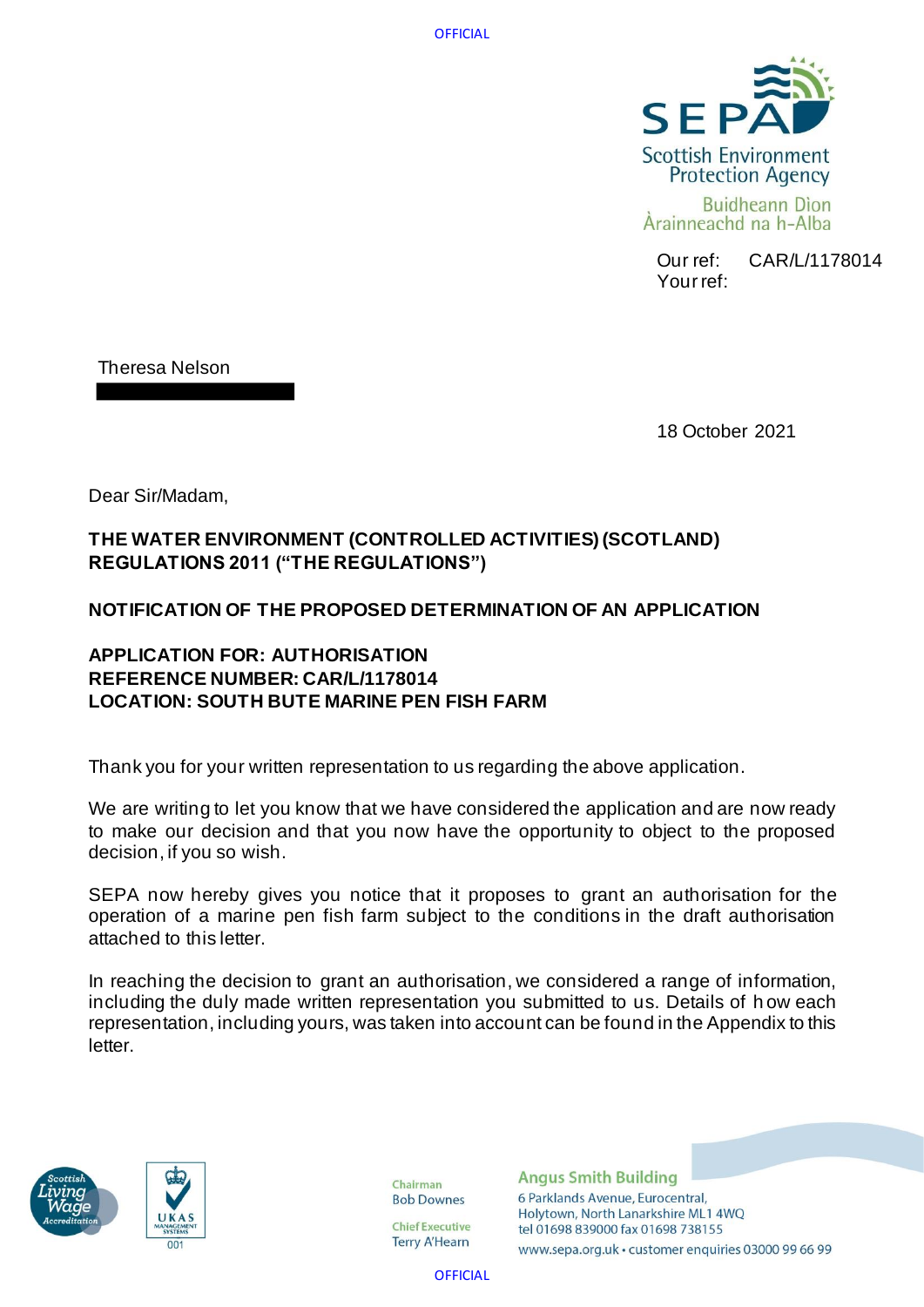If you object to our proposed decision to grant an authorisation, you have 21 days ("the 21 day period") from the date you receive this letter to notify the Scottish Ministers of your objection by emailing them at:

# [EQCAT@gov.scot](mailto:EQCAT@gov.scot)

Or by writing to them at the following address:

# **Scottish Ministers, Scottish Government, Environment and Forestry Directorate, Environmental Quality Division, Area 1-D (North), Victoria Quay, Edinburgh EH6 6QQ**

If you, or anyone else, submits a notification objecting to our decision within the 21-day period, the Scottish Ministers may direct us to refer the application to them so that they can make their own determination. This is known as "calling in" an application.

Any such notification **must** also be copied to SEPA at:

# [registry@sepa.org.uk](mailto:registry@sepa.org.uk)

If a notification is sent to the Scottish Ministers **and** copied to SEPA within the 21 day period, our proposed decision to grant a permit will be put on hold until either:

- we receive written notice from the Scottish Ministers that they do not intend to call in the application; or
- a period of 63 days, beginning with the date of service of this notice, has expired and we have received no written notice from the Scottish Ministers.

*Important note, please read*: In order for your objection to the Scottish Ministers to be considered by SEPA you **must** send a copy of your objection notification to us **within 21 days of the date of receipt of this letter**. If we do not receive a copy of any objection to the Scottish Ministers, we may proceed with our determination irrespective of your objection.

If you do not object to our proposal to grant an authorisation, you do not need to take any further action.

If you have any questions regarding this letter, please contact [registry@sepa.org.uk,](mailto:registry@sepa.org.uk) using the reference 'CAR/L/1178014 – South Bute Marine Pen Fish Farm' in the subject line.

Yours faithfully

Mandy Fraser Senior Registry Officer **Permitting**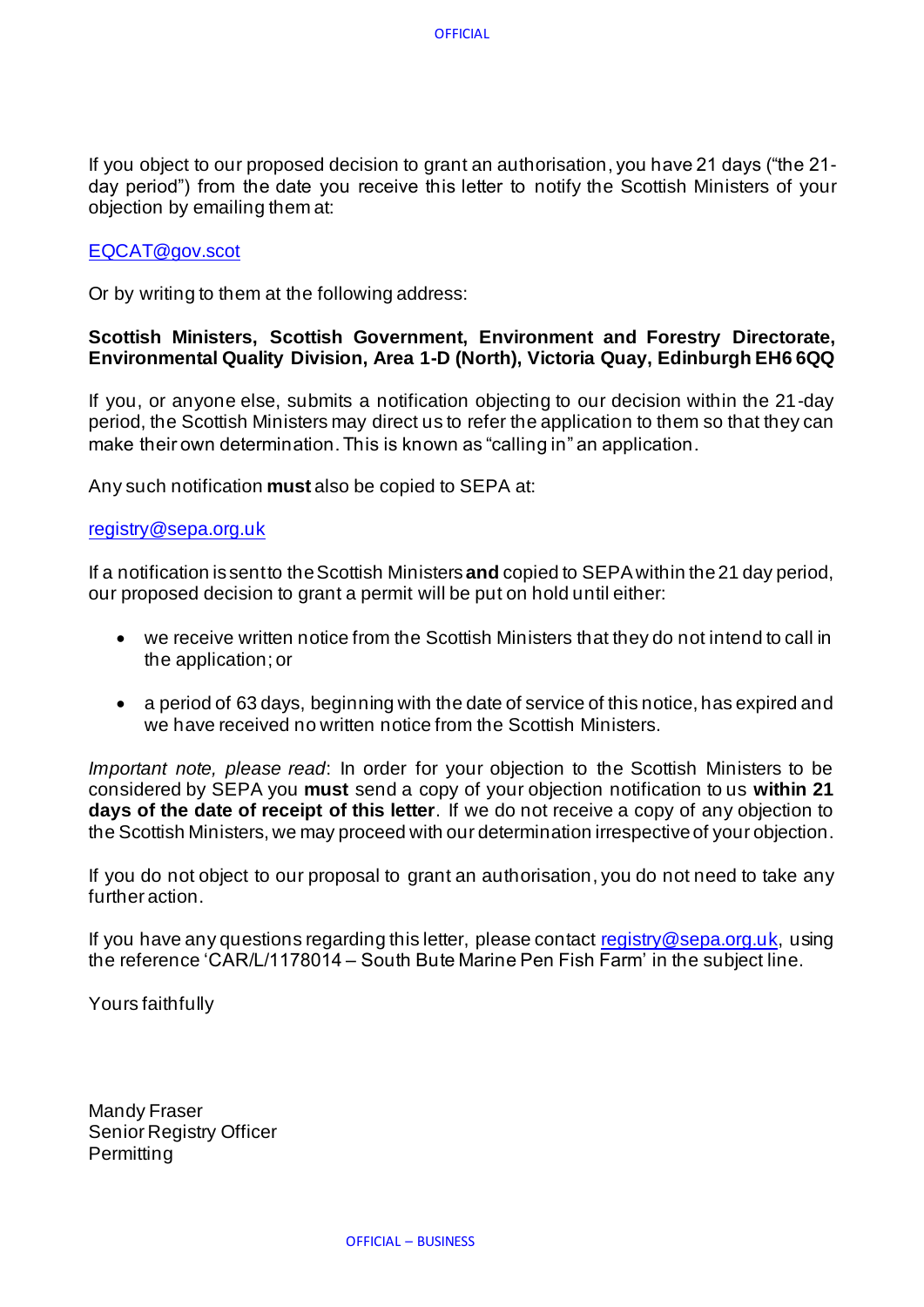# **Appendix to 21 Day Notice Letter re: CAR/L/1178014 – South Bute Marine Pen Fish Farm**

Section 1 of this Appendix will address the issues that have been raised by representees that are under the regulatory remit of SEPA under The Water Environment (Controlled Activities) (Scotland) Regulations 2011 or 'CAR'. Section 2 will address the issues that has been raised that do not fall under the regulatory remit of SEPA under CAR.

# **SECTION 1**

# **Organic wastes and seabed impacts**

Limiting the impact of organic waste deposition on the seabed in the vicinity of the fish farm is a cornerstone of SEPA's licensing approach for Marine Pen Fish Farms (MPFFs).

SEPA was involved in the development of the Depomod models which simulate the transport and deposition of particulate matter (for example fish faeces and waste feed) from MPFFs. AutoDepomod modelling was included as part of this application as was acceptable to SEPA at the time of submission. Since then, the more sophisticated NewDepomod has replaced Autodepomod as the industry standard and an application minimum requirement. As a result, SEPA has undertaken its own NewDepomod modelling of this site as part of the application determination.

The new licensing framework developed by SEPA and introduced in 2019 allows the degradation of an area of seabed around the fish farm known as a 'mixing zone'. It is equivalent to the area of the cages plus 100m in all directions referred to as the Allowable Mixing Zone (AMZ). This degradation is measured, for example, in terms of the impact of pollution on the populations of animals in the seabed described by an index known as the Infaunal Quality Index (IQI). At the edge of the mixing zone, conditions should be returning to normal as demonstrated by the IQI score being "Good" or better. Additionally, SEPA places limits on the intensity of impacts within the mixing zone, such that even where the predicted footprint does not exceed the 100m mixing zone, the scale of operations at the site can be restricted to ensure that flora and fauna within the mixing zone are not too severely impacted.

### **Water Column Nutrient Levels**

In assessing water column nutrients e.g., Phosphorus and Nitrogen which could contribute to eutrophication and algal blooms, SEPA consults with Marine Scotland who undertake hydrographic modelling on our behalf. Marine Scotland's consultation response received on 25 May 2021 confirmed that their modelling of the proposal indicated the degree of nutrient enhancement in the water column is predicted to be low and no objection was received. The Firth of Clyde is an uncategorised area under the Scottish Government (Marine Scotland) Locational Guidelines.

### **Sea Louse Treatment Medicines**

A number of concerns were raised relating to the use of sea louse bath medicines azamethiphos deltamethrin, cypermethrin and hydrogen peroxide. These included the impact on marine life in general, but in particular on commercial shellfish and fish stocks, plankton, kelp and priority marine features. There was also concern for the impacts on an oyster reintroduction program that was initiated in May 2021 at Fairlie Quay Marinas and Largs Yacht Haven.

During the determination period, SEPA informed Dawnfresh Farming Ltd (DFL) that the modelling suggested they were unlikely to get any practically useable quantity of cypermethrin. DFL confirmed on the 28 June 2021 that they wished to withdraw the application for the use of cypermethrin.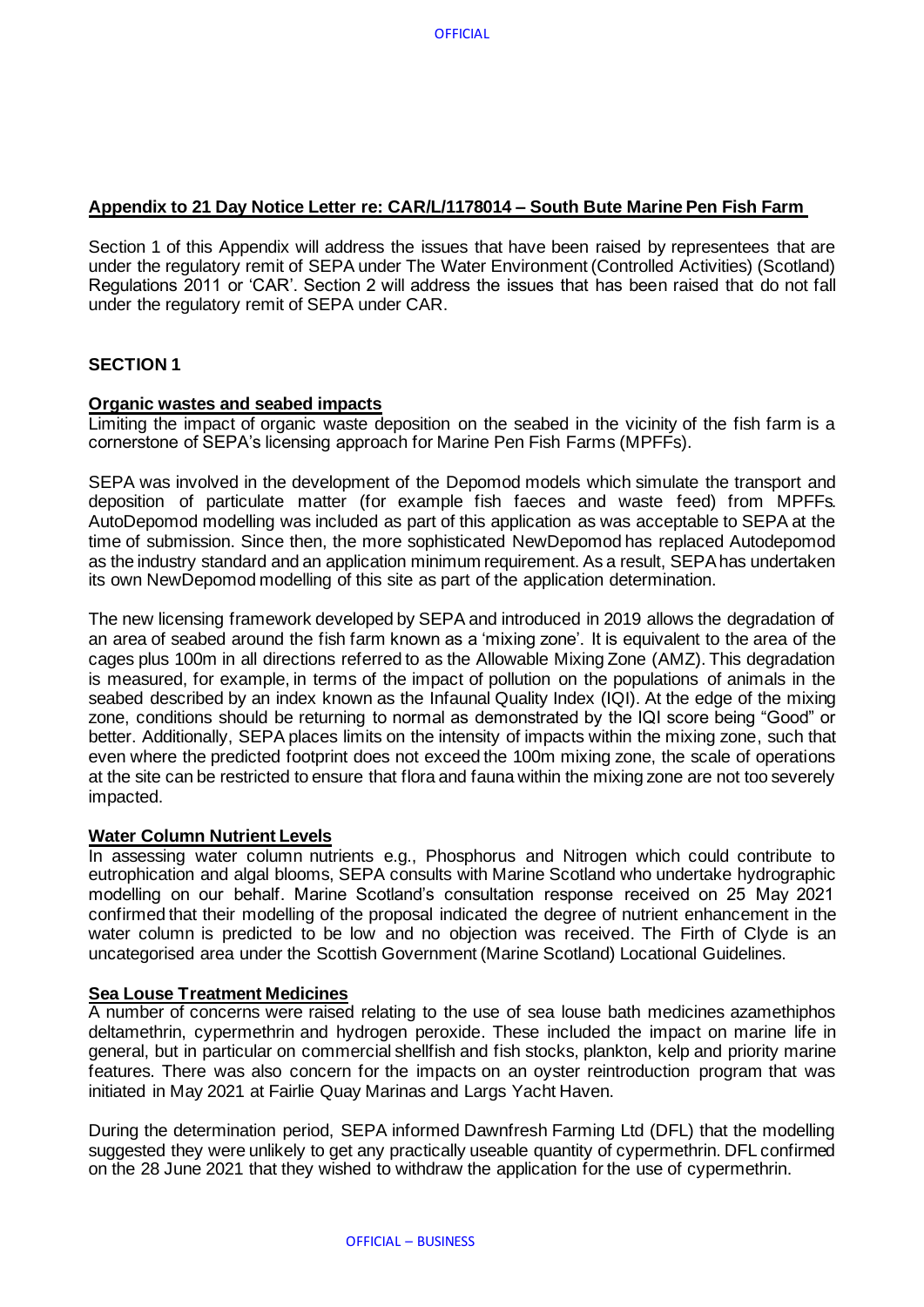Sea louse medicine releases have the potential to negatively impact marine life in the vicinity of the fish farm. However, SEPA seeks to control and limit the extent of the harm by imposing conditions on the use of these products such that either the area or time over which they may have an impact is restricted. Environmental Quality Standards (EQS) are safe concentrations for sea louse medicines and have been set to be protective of all species in the environmental matrix where exposure is likely to be highest. For sea louse bath medicines, this is the water column where they are predicted to be likely to disperse in a plume which stays near the surface down to a maximum of 10m. Modelling to determine the fate of residues following the use of sea louse bath medicines containing azamethiphos and deltamethrin has been carried out. According to the modelling undertaken, the EQS for azamethiphos and deltamethrin will not be breached if releases are restricted to the quantities set out in the draft permit.

Concerns was raised regarding the effect sea louse treatment chemicals could have on recreational water users e.g. pleasure boaters, leisure divers, surfers, paddle boarders, kayakers, wild swimmers, or anglers. A claim was also made that azamethiphos and deltamethrin were carcinogenic and therefore a risk to recreational water users. The potential for human health impacts arising from azamethiphos, deltamethrin or hydrogen peroxide releases from fish farms is not considered as part of SEPA's determination under CAR. It is the responsibility of the Local authority to assess potential impacts of medicine releases on human health under the planning function. Planners should be advised by their own local health board, who in turn can seek assistance from the Public Health Scotland if they feel it is needed. SEPA can provide assistance in relation to relevant modelling.

Concerns were raised regarding the fate of azamethiphos and deltamethrin plumes following bath treatments. Dispersion modelling supporting the applications indicated that plumes would land and concentrate on nearby shorelines. Particle tracking technology has many advantages and disadvantages for predicting particle movement within the marine environment. One disadvantage is modelling areas where the behaviour of particles is difficult to handle, and the documents linked at the end of this paragraph show that particles near boundaries should be treated cautiously. SEPA has examined the Dawnfresh model output and concluded that low concentration plumes are unlikely to later increase in concentration, and the accumulation of particles on nearby shorelines are therefore more likely to be a model artefact because of the proximity to the land boundary. It should be noted that a non-particle solution such as advection dispersion modelling, would be less likely to show these kinds of modelling artefacts.

[Assessment of the ability of hydrodynamic and particle tracking models to inform decisions on siting](https://waves-vagues.dfo-mpo.gc.ca/Library/40712679.pdf)  [and management of marine finfish aquaculture facilities in British Columbia \(dfo-mpo.gc.ca\)](https://waves-vagues.dfo-mpo.gc.ca/Library/40712679.pdf)

### Microsoft Word - [CRR 294 090423-Final.doc \(noaa.gov\)](https://www.pmel.noaa.gov/foci/publications/2009/bric0722.pdf)

A claim was made that azamethiphos does not have approval for use in Scotland. Licensing for the use of bath medicines at MPFFs in the UK is undertaken by the Veterinary Medicines Directorate under the Veterinary Medicines Regulations 2013.

Concerns were raised about the impact hydrogen peroxide releases would have on kelp. It is known that hydrogen peroxide breaks down quickly into water and oxygen in the marine environment, so the risk of residues accumulating is negligible. According to MarLIN (Marine Life Info Network), kelp has low sensitivity to synthetic compounds, heavy metals and hydrocarbon contaminations. Also, recoverability is immediate, so if plumes of hydrogen peroxide do reach the shallow subtidal areas where the kelp is found before it has broken down, this implies no long-term damage will result.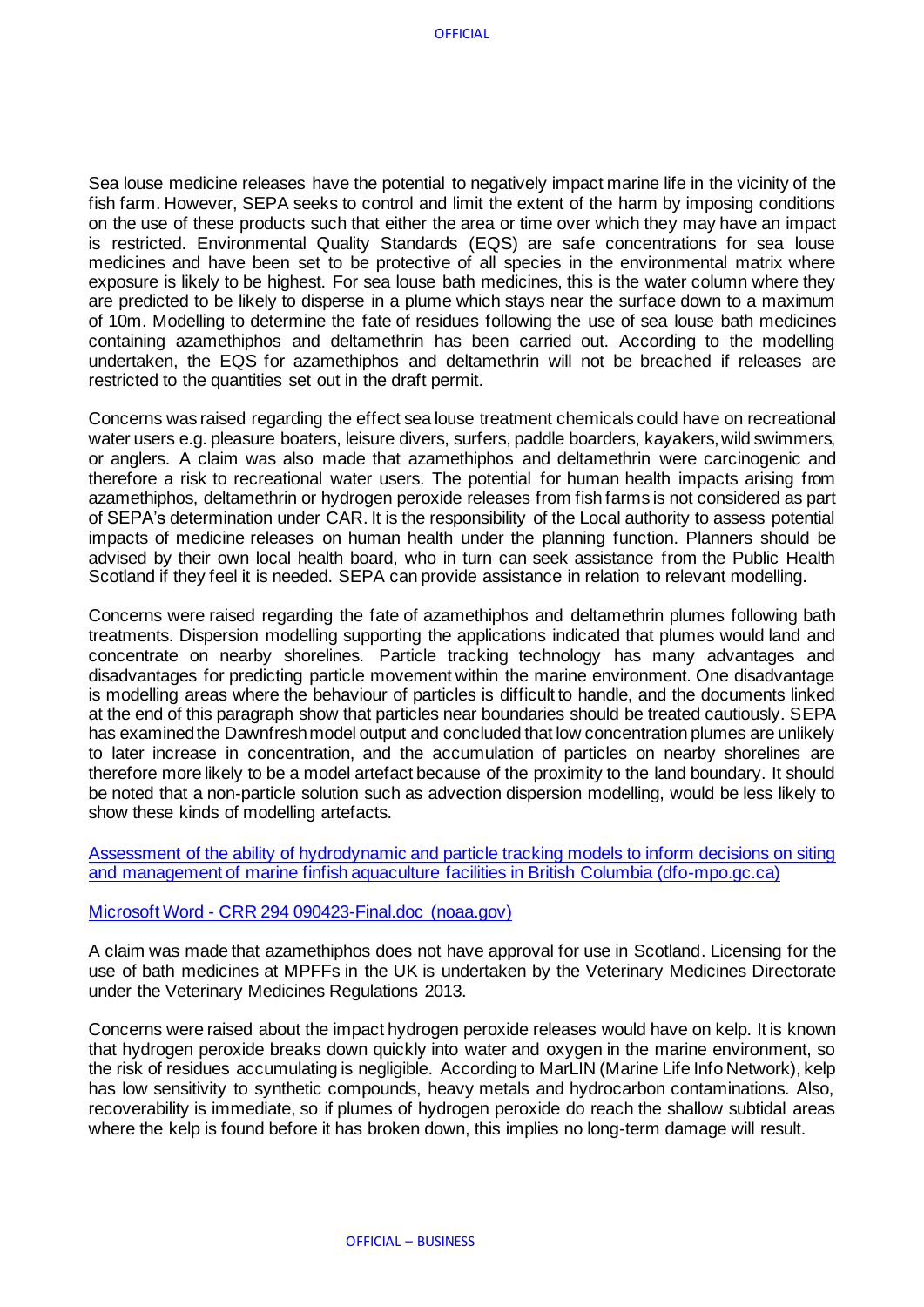# **Zinc and Copper**

Concerns were raised that the leaching of Zinc (from fish feed) and Copper (from net anti foulant) would be risk to marine life and result in environmental damage. Releases of zinc and copper to the environment from MPFFs are known but the concentrations have been assessed as being unlikely to significantly adversely impact the environment out with the vicinity of the MPFF.

### **Antibiotics / Antimicrobials**

Antibiotics used in MPFFs are licensed by the Veterinary Medicines Directorate as part of the Market Authorisation process. Environmental risk assessments are undertaken as part of this licensing process to limit environmental impacts.

# **Disinfectants**

Disinfectant use in MPFFs has been risk assessed as part of the Permitted Substances Work Plan, and for the levels used in MPFFs the risks to marine life have been assessed as low.

# **Cumulative Impacts from all 3 proposed farms**

Following submission of this application along with Little Cumbrae (CAR/L/1178035) and Cumbrae (CAR/L/1178037) SEPA requested Hydrodynamic Modelling from DFL to investigate the possibility of cumulative impacts in the area from all 3 sites.

Hydrodynamic Modelling has shown that organic waste deposition from the 3 sites will be limited to each of their respective mixing zones and no cumulative impacts are predicted in the wider area. Standard Equilibrium Concentration Enhancement (ECE) nutrient calculations have also been carried out and the degree of nutrient enhancement in the water column is predicted to be low at all 3 sites.

Hydrodynamic Modelling has also predicted that bath medicines will meet the EQS requirements for all 3 sites (in the case of Little Cumbrae, medicine quantities have been reduced from the application quantity to ensure this). This bath medicine modelling helps form part of the risk assessment for nutrients, demonstrating that the relatively fast current speeds, and levels of dispersion in this area should be sufficient. A worst-case scenario of simultaneous bath releases from all 3 sites, was investigated and the modelling plots produced did not predict any significant interaction (e.g. accumulation) of bath plumes between the 3 farms.

### **Modelling and hydrographic data**

A number of comments were made regarding the timing of the collection of hydrographic data and its representativeness, the use of acoustic doppler current meters and technical aspects of the modelling undertaken to estimate the impact of the fish farm upon the environment. SEPA has had discussions and correspondence with the applicant and their consultant who undertook modelling and hydrographic data collection at the site to ensure that the information used in the determination of the application is appropriate and representative of conditions at the site. SEPA is satisfied that this is the case.

Complaints were raised regarding some of the modelling input data specifically, that wind data was used from Glasgow Airport weather station and that the current meter datasets were not of sufficient length or representative of the area. The wind data from Glasgow airport was assessed and considered to be sufficient for wind fields in marine modelling. The current meter data used in this application was assessed in line with SEPAs framework and considered to be representative of the flow conditions experienced at the site.

### **Priority Marine Features**

There are records of the following Priority Marine Features (PMFs) within 3km of the fish farm, though none are known to be of national importance, and some are mobile species: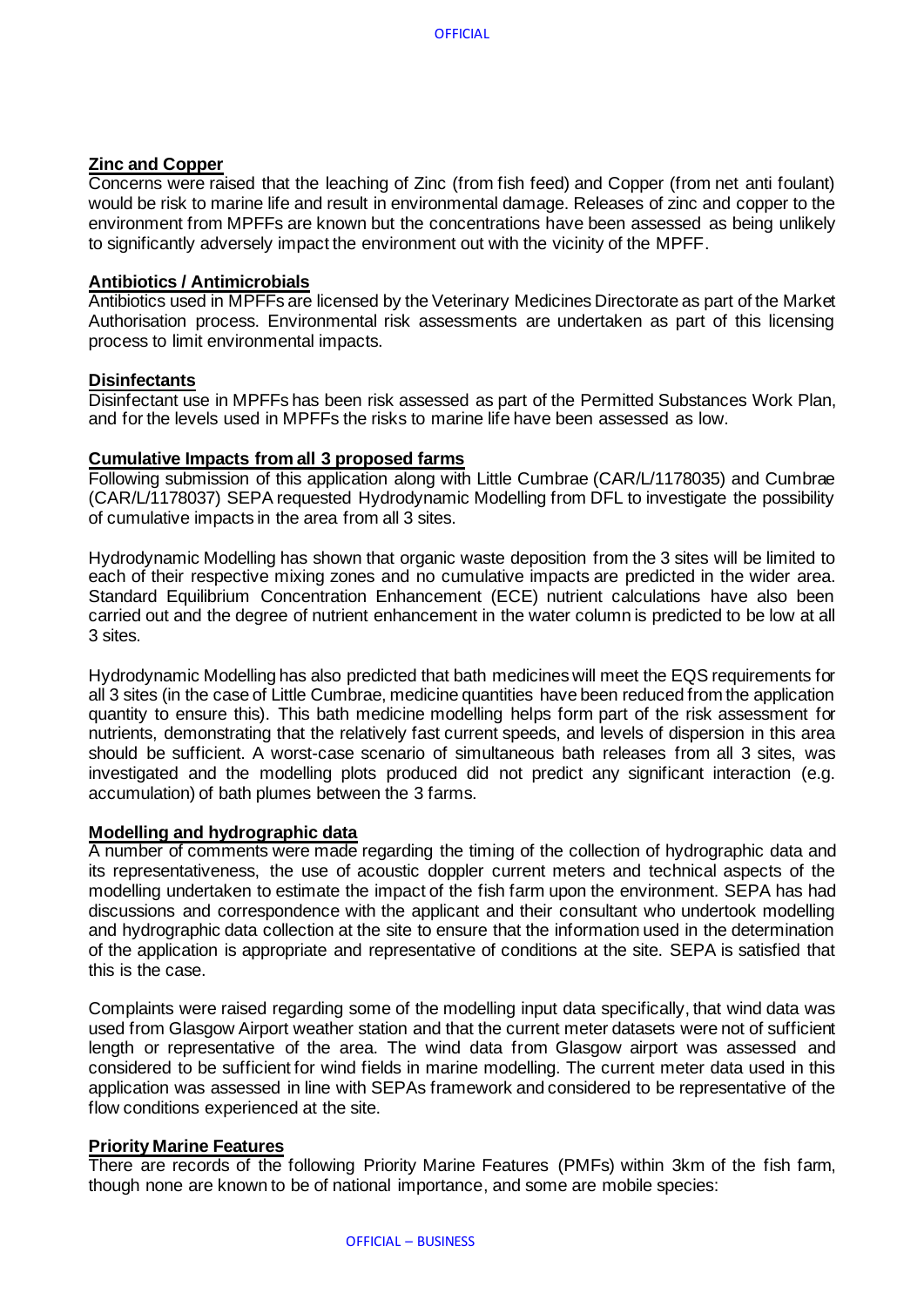Habitat PMFs:

• Burrowed mud

Species PMFs:

- Basking shark
- Ocean quahog
- Otter

SEPA determines whether there is a likely significant risk that the operation of a fish farm will harm a PMF. In coming to a determination, SEPA uses its own expertise but also considers advice and information provided by others, for example Nature Scot.

In the case of the proposed South Bute fish farm, SEPA has concluded, that while there will be some impact to PMFs within proximity to it, the impact of the fish farm is not likely to be significant. This is because, although there are PMFs within the likely footprint of the farm, including seaweed communities and seagrass beds, the quantity and/or quality of the PMFs in the area is not substantial and even if they were lost by the impact of the fish farm, it would not represent a nationally significant issue. Furthermore, some of the PMFs are mobile species which will be able to avoid the location of the fish farm if the conditions in the vicinity of the farm are unfavourable to them.

# **Sites of Special Scientific Interest**

The proposal's proximity to Kames Bay SSSI, Ballochmartin Bay SSSI, and Southannan Sands SSSI was raised as a concern on numerous occasions. It is also acknowledged that Kames Bay has been a study site of marine intertidal biology, particularly of marine invertebrates, for over 100 years. However, modelling predicts any impact from solids deposition to be local to the farm and, as such, not likely to impact the integrity of any of the SSSIs. EQS are set to be protective of all species in the environmental matrix where exposure is likely to be highest. For bath medicines, this is the water column where they are likely to disperse in a plume within the top 10m. Furthermore, due to the nature of the bath treatment medicines, they are only likely to impact not-target crustacean species present in the zooplankton in the area of the plume at the time of the plume. As a result, SEPA has determined that the use of bath medicines is unlikely to impact the benthic faunal communities in Kames Bay, Southannan Sands and Ballochmartin Bay.

### **Closed containment**

Closed containment is an approach to fish farming that reduces the impact of farming activities on the environment by the collection of particulate wastes and residues and reducing the likelihood of sea louse infestations. SEPA's licensing framework permits the operation of farms based upon opennet technologies provided that they meet the standards set out by SEPA. The proposal for South Bute is based on open-net technology that meets required current standards.

### **Invasive Non Native Species Biosecurity**

SEPA's role is to control impacts on the water environment with regard to a controlled activity. The specific controlled activities forming this application and considered as part of our determination are the discharge or organic solids (fish faeces and uneaten food pellets) and the discharge at the farm site of medicine residues, including from a wellboat. With respect to the latter, SEPA has included a condition in the draft permit that restricts the operator to on-site abstraction of the water needed for wellboat medicine treatments in addition to requiring the discharge from the wellboat to be made at the site, so preventing any risk of spreading any non-native species to other water bodies. Given this, SEPA consider there is no significant risk in the spread of non-native species related to the controlled activities.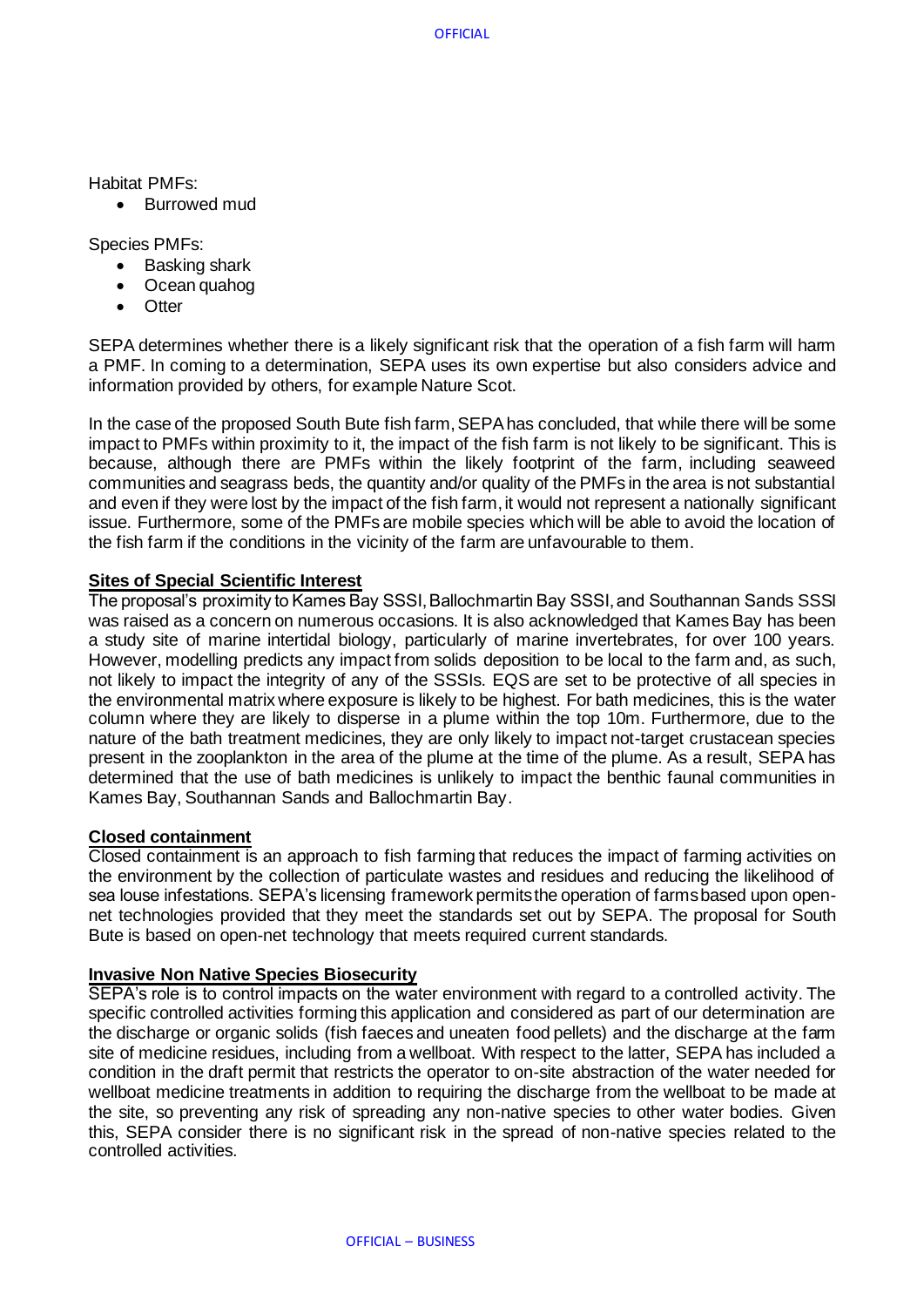# **REC/ECCLR SG Inquiry**

SEPA took part in the inquiries run by the Rural Economy and Connectivity Committee and the Environment Climate Change and Land Reform Committees in 2016. While the committees suggested that the *status quo* was not an option for the salmon farming sector, no direct changes to the pollution control legislation relating to the sector arose from the committees' deliberations. SEPA has, however, substantially changed the regulatory framework for the sector under CAR with the introduction of a new framework during 2019. This has changed much of the way SEPA regulates the industry including changes to monitoring and modelling. The application for South Bute was handled under transitional arrangements that were in force at the time the application was made. The transitional arrangements meant AutoDepomod was accepted as part of the application and SEPA subsequently undertook NewDepomod so that the determination fulfilled all the criteria of the new framework.

# **Dawnfresh Farming Ltd**

A concern was raised about DFL as a fish farm operator specifically "...poor historic CAS (Compliance Assessment Scheme) performance as a company." CAR requires (under Regulation 8) that SEPA should only grant an authorisation to a person or corporate body where *"it is satisfied that that person will secure…..compliance"* [with the authorisation]. SEPA is satisfied in this case, that DFL are capable of securing compliance with the authorisation for the new proposed fish farm.

# **SEPA's Consultation Hub & Public Advertising**

Complaints were raised about the format of SEPA's Consultation Hub, specifically the lack of facility for written representations to be made, the text box format being inadequate for submissions and the ability to only attach one document to a submission.

This application was originally made during a transition period when SEPA was developing a new regulatory framework. This had implications for the form and content of the application itself but also consultation and advertising. During the determination of the application, SEPA has been subject to a cyber-attack which has disrupted normal procedures which further exacerbated the stress placed by Covid-19 upon normal business operations. The challenges posed by these circumstances meant that SEPA extended the period during which representations could be made and provided an address to which written submissions could be made. This application was live on SEPA's Consultation Hub for the public to submit representations from 22 April 2021 to 28 May 2021. SEPA's is content that the format of consultation is sufficient to meet its obligations. However, SEPA has taken on board the comments made and will be use them to improve and develop the Consultation Hub service.

Complaints were made that SEPA NewDepomod modelling of the application was not available for public view online. The information that is required to be advertised consists of the application documents. The NewDepomod modelling was conducted as part of SEPA's determination of the application and therefore it was not considered appropriate for upload. The outputs from SEPA's NewDepomod modelling is/was available on request.

Complaints were made that the baseline (visual) survey supporting the application was not available for public view online. The baseline surveys were not included in the suite of application documents uploaded to the Consultation Hub as the file size of the footage was too large for the facility to cope with. Such files are usually submitted to SEPA in the form of a physical USB drive. This makes it difficult to provide a copy on request. Assessment of the visual surveys was conducted by SEPA in collaboration with Nature Scot.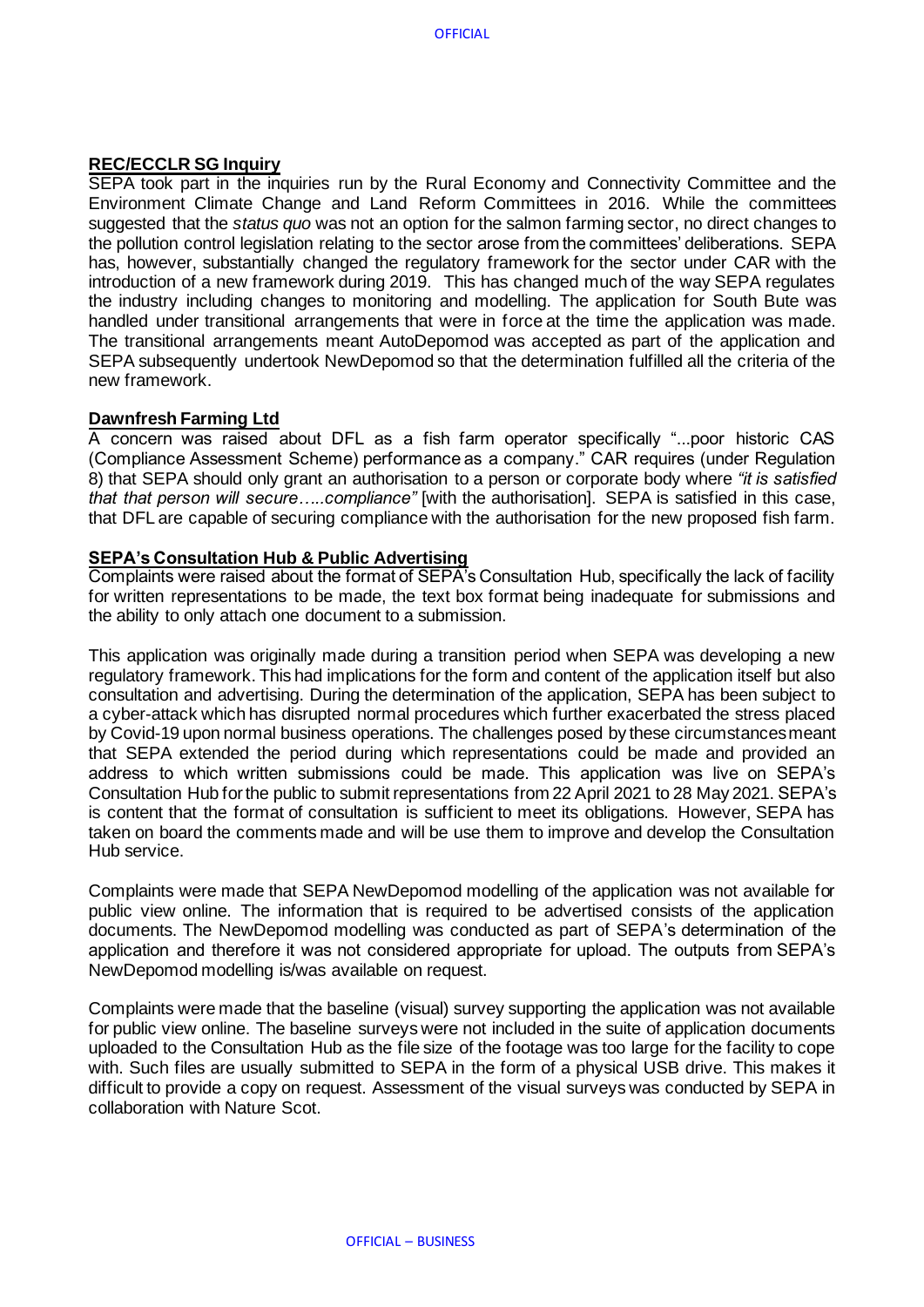It was alleged that there had been no notification in the local press of the proposal and therefore members of the community are unaware of it. On 30 April 2021, evidence was provided by DFL that the application was advertised in the local printed publication Argyll Media Ltd and the Edinburgh Gazette (as required under SEPA's published Advertising and Consultation guidance WAT-FORM-20).

# **SECTION 2**

### **Marine Consultation Area**

Concerns were raised about the proposal being sited within the 'Marine Consultation Area: Cumbraes'. Marine Consultation Areas (MCAs) were introduced by Scottish Natural Heritage, now Nature Scot, as deserving particular distinction in respect of the quality and sensitivity of the marine environment within them. SEPA consulted Nature Scot as part of this application, but Nature Scot did not raise the issue of the MCA as part of their response.

### **Wild Salmonids, Farmed Fish Escapes and Sea Lice**

A number of representations raised the possibility that the operation of the fish farm at South Bute would have impacts upon wild populations of salmonids. The concerns surrounded the effects of sea lice emanating from the cages, the spread of salmonid diseases and the escape of farmed stock.

SEPA are in the process of developing a new regulatory framework for managing the interaction between sea lice and wild salmonid fish. This will be consulted on in due course. Currently sea lice and wild fish interactions will continue to be considered by local authorities during the determination of planning applications and any impacts from sea lice aren't considered as part of an application determination under CAR.

Sea louse levels, salmonid diseases, and farmed fish escapes at an MPFF is a matter currently considered and advised on by Marine Scotland, as part of its functions under the Aquatic Animal Health (Scotland) Regulations 2009 and the Aquaculture and Fisheries (Scotland) Act 2007, as amended by the Aquaculture and Fisheries (Scotland) Act 2013.

### **Inshore Fisheries**

It is clear that the establishment of the marine fish farm at South Bute will exclude fishing operations from the area occupied by the farm cages. It is also likely that the emissions from the farm will potentially impact upon commercially important species over the benthic footprint of the farm. As discussed in Part 1 above, SEPA includes conditions in the permit for a fish farm to ensure that the extent and intensity of impacts upon the fauna on the seabed are limited. These include conditions relating to seabed enrichment and the discharges of sea louse medicines. Thus, while there will be an effect on inshore fisheries from the presence of the fish farm, this effect is limited by conditions in the permit issued by SEPA. Competition for space within inshore waters and the priority that one sector might be given over another is more fully dealt with via the Town and Country Planning framework for which the responsibility lies with the Local Authority.

### **Fish Welfare Issues**

Concerns were raised about general fish welfare issues involved in rearing fish in marine pens. The welfare of fish lies with the veterinarians employed by the fish farm operator. Regulation of welfare issues in farmed fish rests with the Marine Scotland Fish Health Inspectorate or the Animal and Plant Health Agency of the Scottish Government.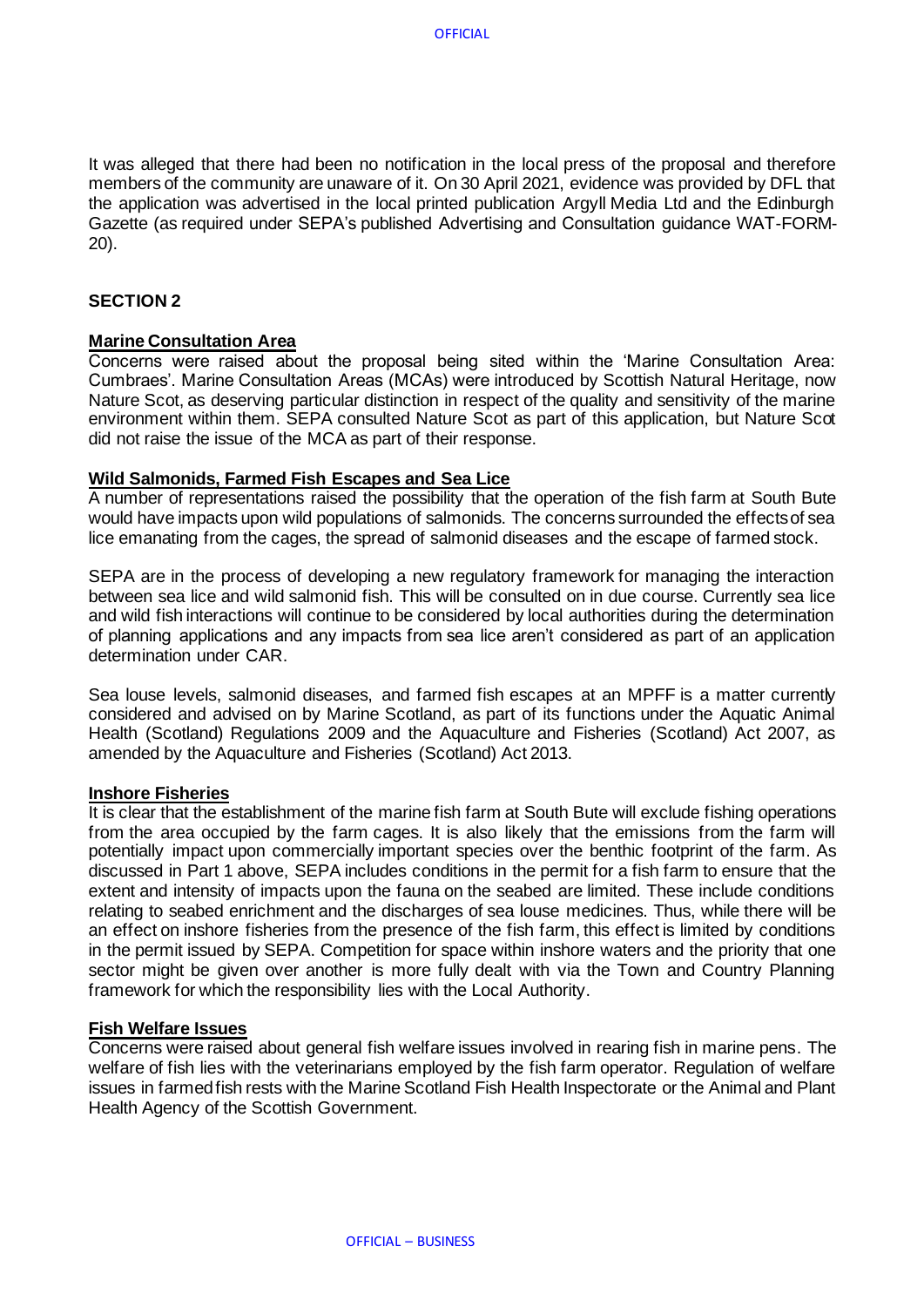# **Impact on Marine Megafauna**

SEPA's statutory regulatory remit under the provisions of CAR deals with the authorisation of discharges of polluting matter from the proposed fish farm. It does not extend to the regulation of Acoustic Deterrent Devices or the risk of entanglement or the disturbance of animals such as seals, cetaceans, otters, basking sharks, marine birds, etc. The use of these devices and questions of noise and disturbance to marine megafauna principally falls to be regulated by the Local Authority and/or Marine Scotland in regard to their respective regulatory remits.

### **Local Economy, Tourism and Recreation**

A number of concerns were raised regarding the impact of the proposal on tourism businesses and recreation in the area e.g. charter boats, pleasure boaters, leisure divers, surfers, paddle boarders, kayakers, wild swimmers, anglers who visit the area. While the degradation of seabed caused by the discharges from the fish farm may discourage these activities close to the cages, the area of impact is restricted by conditions set in the draft permit and will be monitored by the operator or consultants working on their behalf. The competing interests including spatial disputes of different sectors in a particular area is dealt with via the Town and Country Planning framework for which the responsibility lies with the Local Authority.

### **Visual Amenity and Noise**

SEPA's statutory regulatory remit under the provisions of CAR does not extend to consideration of impacts to the visual landscape, nuisance smells or noise associated with either the proposed site or associated ancillary operations. These issues principally fall to be regulated by the Local Authority with regard to their respective regulatory remit.

### **Exposed location**

Concerns were raised regarding the site's exposed location and subsequently the structural integrity of the site in inclement weather. The design and ongoing structural integrity of MPFFs is not regulated by SEPA but by Marine Scotland under the Aquaculture and Fisheries (Scotland) Act 2013 which allows Ministers to adopt standards for fish farm construction. A Technical Standard for Scottish Finfish Aquaculture was published in 2015 setting out requirements for the design of fish farms. The standard sets out how engineers/designers should take account of the conditions prevailing at individual fish farms and how doing so should ensure that the integrity of the farm will be maintained in the face of local tidal and storm conditions. See: [https://www.gov.scot/binaries/content/documents/govscot/publications/advice-and](https://www.gov.scot/binaries/content/documents/govscot/publications/advice-and-guidance/2015/06/technical-standard-scottish-finfish-aquaculture/documents/00479005-pdf/00479005-pdf/govscot%3Adocument/00479005.pdf)[guidance/2015/06/technical-standard-scottish-finfish-aquaculture/documents/00479005](https://www.gov.scot/binaries/content/documents/govscot/publications/advice-and-guidance/2015/06/technical-standard-scottish-finfish-aquaculture/documents/00479005-pdf/00479005-pdf/govscot%3Adocument/00479005.pdf) [pdf/00479005-pdf/govscot%3Adocument/00479005.pdf](https://www.gov.scot/binaries/content/documents/govscot/publications/advice-and-guidance/2015/06/technical-standard-scottish-finfish-aquaculture/documents/00479005-pdf/00479005-pdf/govscot%3Adocument/00479005.pdf)

### **Shipping hazard**

The site and its ancillary equipment posing a hazard in busy shipping lane has been raised as a concern. The risk posed to shipping by a fish farm is not a consideration under CAR. This matter is dealt with as part of the licensing arrangements operated by local authorities and Marine Scotland with input from the Northern Lighthouse Board.

### **Military activities**

The potential for conflict with military activities are similar to the issues surrounding the proposed farm being a hazard to shipping deal with above. The possibility that the establishment of the fish farm may interfere with military activities, for example a naval anchorage, would be dealt with during the determination of a planning application by the local planning authority.

### **No Environmental Impact Assessment completed**

The Environmental Impact Assessment (EIA) process is not managed by SEPA, nor may SEPA require an EIA as part of the documentation accompanying a CAR application. The Town and Country Planning (Environmental Impact Assessment) Regulations 2017 are regulated by local